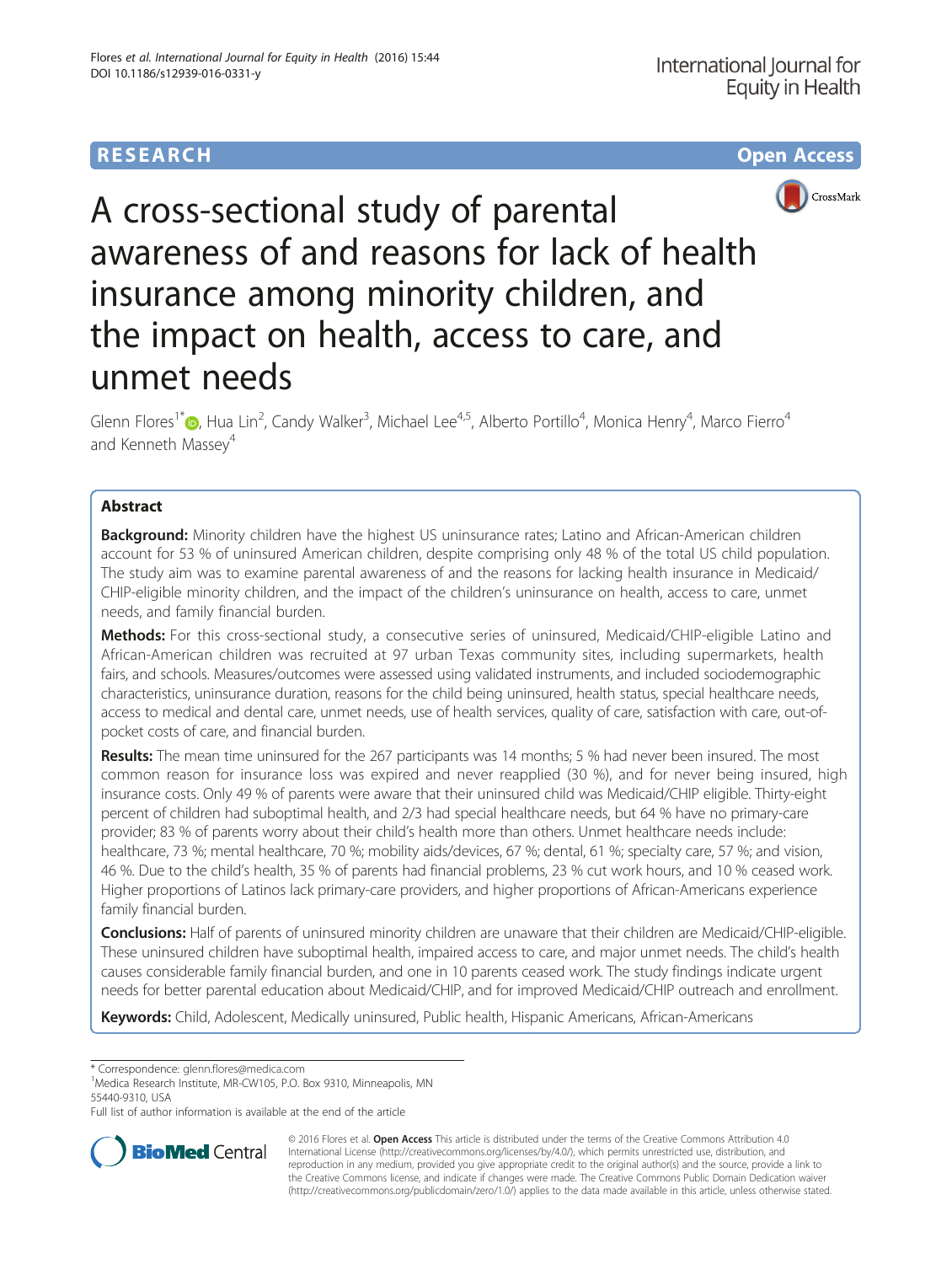## Background

Although the number and proportion of US children without health insurance modestly declined between 2008-2012 [[1\]](#page-11-0), 6 % of US children (4.8 million) are uninsured [[2\]](#page-11-0), and 68 % (3.3 million) are eligible for but not enrolled in Medicaid or the Children's Health Insurance Program (CHIP) [[3](#page-11-0)]. Among uninsured US children, racial/ethnic disparities exist. In contrast to only 4.9 % of white children being uninsured, 9.6 % of Latino and 5.1 % of African-American children are uninsured [\[2](#page-11-0)]. Indeed, Latino and African-American children account for 53 % of uninsured American children [[4](#page-11-0)], despite comprising only 48 % of the total population of US children [\[5](#page-11-0)].

Although 2.4 million Latino and African-American children are uninsured [\[4\]](#page-11-0), not enough is known about the health and healthcare impact on these children of uninsurance, particularly from studies analyzing primary (rather than administrative/secondary) data. For the 1.6 million uninsured Latino and African-American children eligible for but not enrolled in Medicaid/CHIP, it is unknown what proportion of parents are aware of their children's Medicaid/CHIP eligibility, and the reasons why these children remain uninsured. The study aims, therefore, were to identify the health and healthcare impact, parental awareness of uninsured children's Medicaid/CHIP eligibility, and reasons why children lost or never had health insurance, among uninsured minority children eligible for but not enrolled in Medicaid/CHIP. Specifically, the objective was to use uniquely extensive primary data on a sample of uninsured minority children eligible for but not enrolled in Medicaid/CHIP to assess: parental sociodemographic features and health-insurance characteristics, and children's sociodemographic features, health insurance, reasons for loss of health insurance and never having health insurance, health status, special healthcare needs (SHCNs), access to healthcare, unmet healthcare needs, use of health services, out-of-pocket healthcare costs, quality of care, quality of life, parental satisfaction with care, financial burden of children's healthcare, and missed school and work due to the child's health.

## Methods

## Study design and participants

In this cross-sectional study, a consecutive series of uninsured Latino and African-American children 0-18 years old residing in Dallas County who were eligible for but not enrolled in Medicaid/CHIP was recruited from June 2011 to January 2014 at 97 community sites in regions with the highest proportion of uninsured and lowincome residents. To avoid distortion due to clustering, only one uninsured child per family was enrolled. To ensure participants were representative of families with

uninsured children in these regions, recruitment occurred in a variety of community settings, including supermarkets, department stores, dollar stores, Goodwill stores, restaurants, public libraries, community centers, food banks, health fairs, Boys and Girls clubs, YMCAs, churches, schools, community outpatient clinics, daycare establishments, Laundromats, apartment complexes, housing projects, homeless shelters, and WIC centers. Participant eligibility criteria included: 1) children 0-18 years old currently lacking health insurance; 2) parental self-identification of the child as Latino/Hispanic, African-American/black, or both; and 3) the child is eligible for Medicaid or CHIP. Eligibility for Medicaid or CHIP initially was determined in the field by research staff using family income, assets, and other information required to determine eligibility by the State of Texas, and then officially confirmed through electronic verification by the Texas Health and Human Services Commission, which administers both Medicaid and CHIP for the state. Subjects subsequently participated in a randomized trial, called Kids' HELP (Kids' Health Insurance by Educating Lots of Parents), of the effects of parent mentors on insuring uninsured minority children, full details of which are available elsewhere [\[6\]](#page-11-0).

Dallas County, TX, is an ideal setting for studying uninsured minority children, because: 1) Texas has the highest proportion and number of uninsured of any state in America, at 19 % and five million, respectively; 2) Texas has the highest number of uninsured children (783,938); and 3) 15.9 % of children in Dallas County are uninsured, compared with 9 % in Texas and 6 % in the US [[7](#page-11-0)–[9\]](#page-11-0).

All participants provided written consent and/or assent (when indicated). This study was approved by the University of Texas Southwestern Institutional Review Board.

### Surveys

Primary caregivers (as identified by families) completed eligibility screening surveys (using Texas Medicaid/CHIP eligibility criteria [\[10\]](#page-11-0)) and two questionnaires (in English or Spanish, according to parental preference) orally administered by trained bilingual research assistants, to overcome language and literacy barriers. The conceptual framework for the questionnaire domains and questions was a slightly modified version of the World Health Organization's social-determinants-of-health framework [[11\]](#page-11-0): specifically, survey items focused on social determinants of health, defined as the conditions in which people are born, grow, live, work, and age, and which are considered primarily responsible for health inequities. The first questionnaire consisted of 82 questions addressing parental and children's characteristics; whenever possible, validated questions from longstanding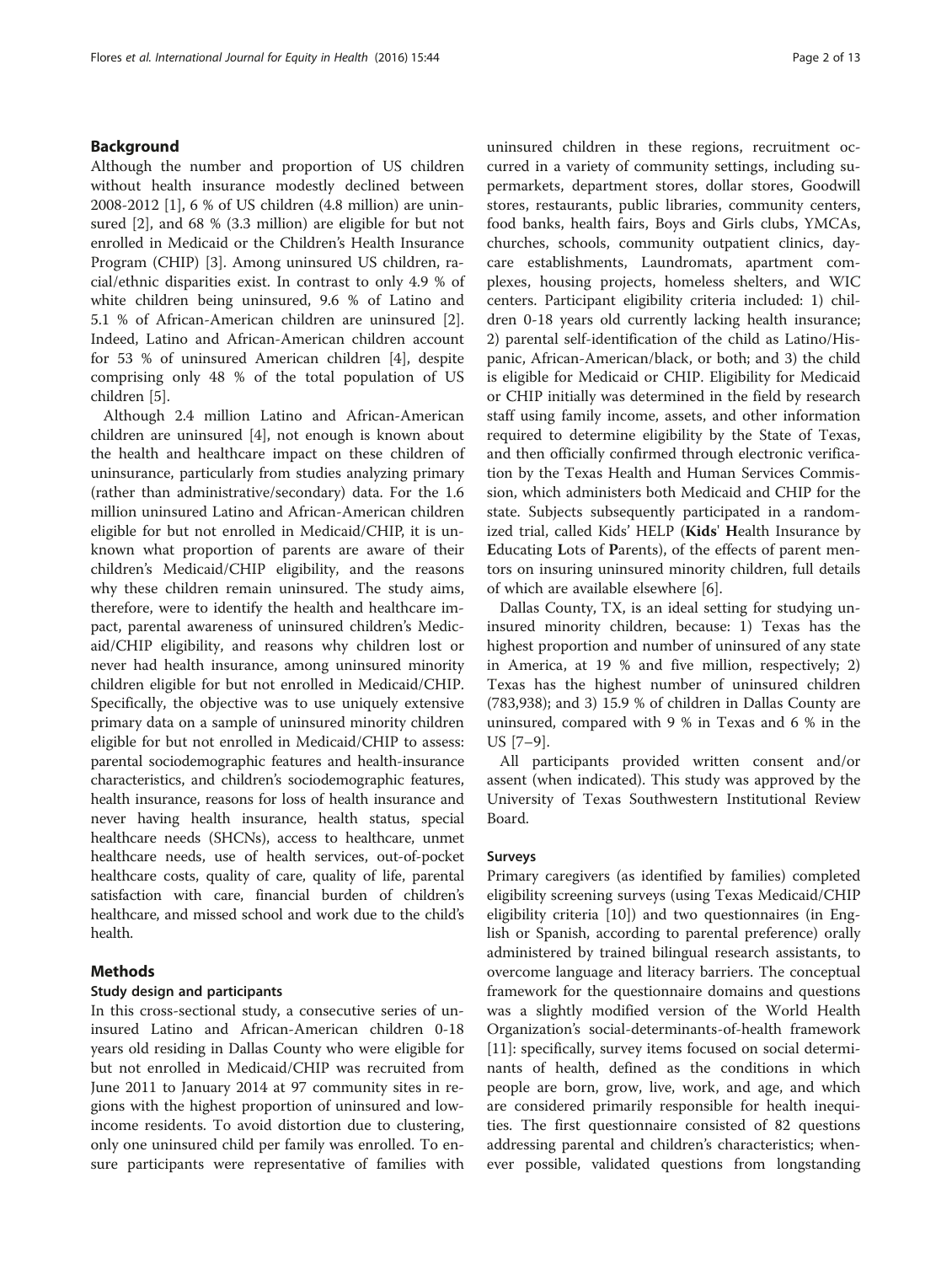national and state surveys and published articles were used [\[12](#page-11-0)–[25\]](#page-12-0). Fourteen questions addressed parental sociodemographics and health insurance, and 68 examined children's sociodemographics, health insurance, reasons for loss of health insurance and never having health insurance, health status, SHCNs, access to healthcare, unmet healthcare needs, use of health services, out-ofpocket healthcare costs, quality of care, parental satisfaction with care, financial burden of children's healthcare, and missed school and work due to the child's health. The Maternal and Child Health Bureau's standard definition for SHCNs was used (those who have a chronic physical, developmental, behavioral, or emotional condition and who also require health and related services of a type or amount beyond that required by children generally) [[26\]](#page-12-0). Children's quality of life was assessed using the Pediatric Quality of Life Inventory Version 4.0 Generic Core Scales (PedsQL) [[27\]](#page-12-0). Responses to openended questions were categorized by theme, and frequencies of response themes tallied. Complete details on definitions, outcomes, and survey instruments are available elsewhere [[6\]](#page-11-0).

Parental awareness of the uninsured child's Medicaid/ CHIP eligibility was assessed with the yes/no question, "Your child is eligible for Medicaid or CHIP. Did you know that?" For affirmative responses, parents also were asked the open-ended question, "Why have you chosen not to enroll your child in Medicaid or CHIP?" Although implementation of the Affordable Care Act (ACA) occurred in only the final month of the 32 months of data collection, parents were asked whether the ACA affected their awareness and knowledge of children's Medicaid/ CHIP, and none reported any ACA impact.

### Analyses

SAS 9.3 was used for all analyses, with a two-tailed  $P < .05$ considered statistically significant. To summarize parental and child characteristics, percentages were used for categorical data and means for continuous data. Bivariate analyses identified racial/ethnic differences and factors associated with parental awareness of Medicaid/CHIP eligibility. The non-parametric Wilcoxon test was used to evaluate continuous variables, and the Pearson Chi-square test for categorical outcomes. For the hierarchical multivariable logistic regression analysis of factors associated with parental unawareness of children's Medicaid/CHIP eligibility, SAS Proc Logistic was used, with stepwise selection and an initial alpha-to-enter of 0.15 [[28](#page-12-0)].

## Results

### Sample characteristics

We screened 49,361 caregivers; 49,094 candidates were excluded, due to failure to meet inclusion criteria, children already having Medicaid/CHIP or private insurance, and other reasons, yielding the final sample of 267 children (Fig. [1\)](#page-3-0). The mean child age was seven years old, half were female, about 2/3 were Latino, 1/3 were African-American, and most were US-born (Table [1](#page-4-0)). Primary caregivers (hereafter referred to as parents) were predominantly female; 1/3 had limited English proficiency (LEP), the plurality were married and living with the spouse,  $>40$  % were not high-school graduates, and  $>1/2$ were unemployed. About ¼ of parents had health insurance, primarily Medicaid. The mean annual family income was \$21,857. There were means of two children and two adults in the households.

Less than ½ of parents were aware their uninsured child was Medicaid/CHIP eligible (Table [1\)](#page-4-0). Ninety-five percent of children ever had insurance before, most commonly Medicaid (almost ¾ of children), followed by CHIP, private insurance, and Mexico's public health insurance. The mean months without health insurance was 14, ranging from 1 month to 12 years, with a median of six months uninsured.

## Reasons for insurance loss/never having insurance

Insurance coverage most commonly was lost due to insurance expiration without parents ever reapplying, in 1/3 of cases (Table [1\)](#page-4-0). The next most common reasons were the family had too much income/did not qualify, changing jobs, change of address, and applied but never received a subsequent reply. The remaining 12 reasons were cited by <9 % of parents.

For the 5 % of children never insured during their lifetime, the most common reasons for the child never being covered included the high cost of insurance (1/4), and language barriers, moving to Texas, and hassles, each at 15 %. Other reasons included originally not a documented citizen, being told the child is ineligible due to parental employment, applied but never heard back, and no reason, each at 8 %. Thus, in contrast to children with previous insurance coverage, unique reasons for those never covered include a move to Texas, hassles, and being told parental employment makes children ineligible.

### Factors associated with parental unawareness

Several factors were associated with parental unawareness of uninsured children's Medicaid/CHIP eligibility (Table [2](#page-5-0)). The mean duration of uninsurance was longer for unaware vs. aware parents (17 vs. 12 months), and the mean family income was higher by almost \$4,000. Latino parents (57 %) were more likely to be unaware than African-American parents (40 %). Racial/ethnic differences in awareness, however, disappeared after adjustment for uninsurance duration and income (Table [3](#page-6-0)).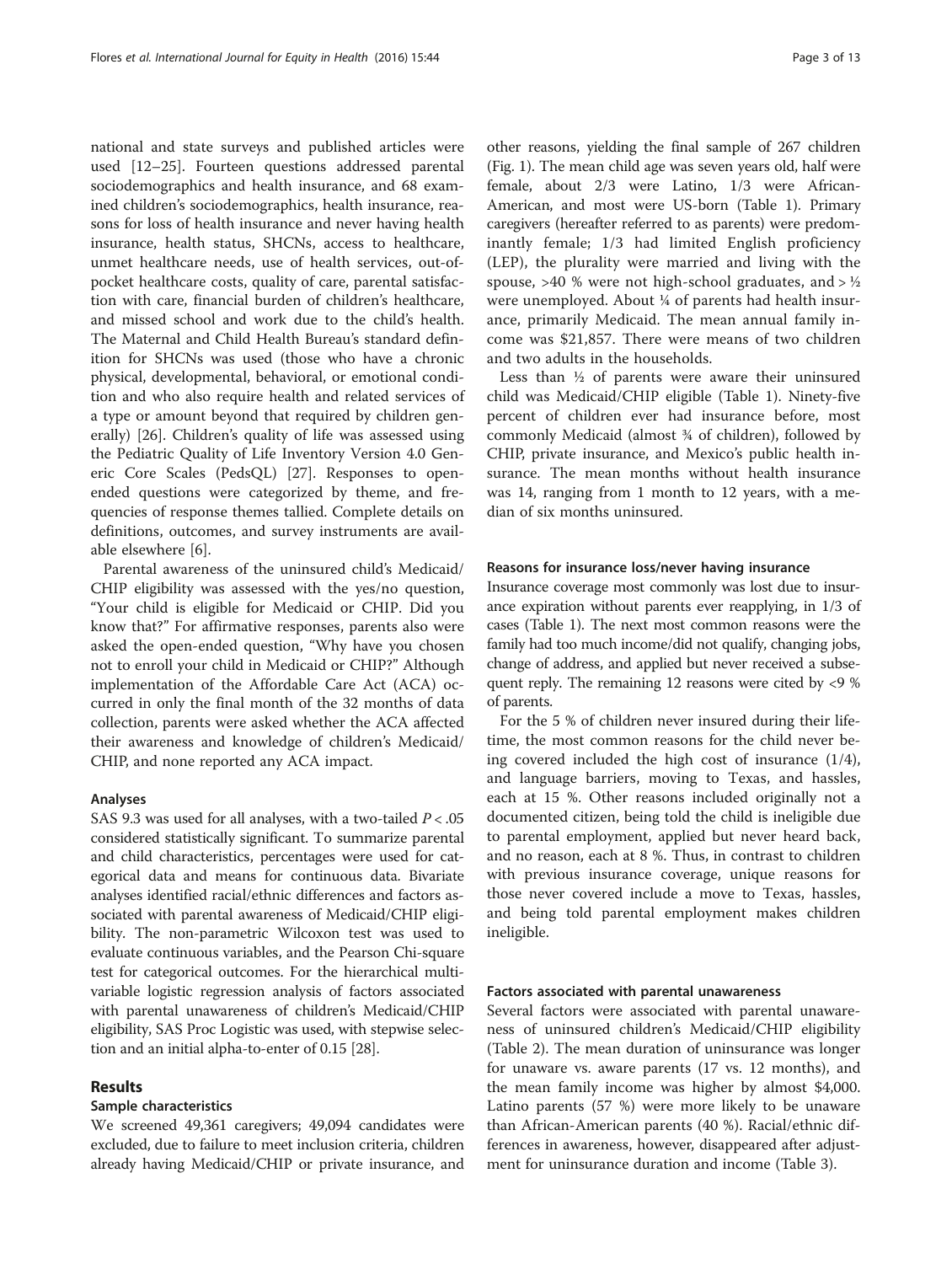<span id="page-3-0"></span>

## Health status and SHCNs

Over one-third of children had not excellent/very good health status (Table [4\)](#page-7-0). More than four in five parents reported worrying about their child's health more than other people, and ¾ expressed worry/concern about the child's health. About 2/3 of children have SHCNs, consisting of 17 conditions, including particularly high rates  $(\geq 12 \%)$  of eczema, respiratory allergies, asthma, behavior problems, and bone/joint conditions. In addition to these five conditions, noteworthy among the remaining 12 conditions include a 5-7 % prevalence of attentiondeficit-hyperactivity disorder (ADHD), speech problems, depression, and anxiety; a 1-2 % prevalence of hearing problems, autism, and brain injury; and  $>$  ¼ with other health problems.

## Access and unmet needs

Substantial access barriers to healthcare and unmet needs were identified (Table [4](#page-7-0)). Approximately 2/3 of children have no primary-care provider (PCP), 40 % have no usual preventive-care source, >½ have different sources of preventive and sick care, and one in 10 never/ sometimes gets immediate care from the PCP. About

nine in 10 have a usual source of care that has no night or weekend hours and have no access to 24-h phone coverage for sick care, 2/3 have no access to same-day sick-care visits without appointments, one in five has no usual sick-care source, one in eight has difficulty obtaining sick-care appointments, and 11 % of LEP parents never/sometimes have access to medical interpreters. One in 12 children needing specialty care experienced problems obtaining specialty care, 8 % of those needing special services encountered problems obtaining those services, and 6 % of parents are never/sometimes able to obtain after-hours telephone help/advice.

Almost ¾ of parents delayed/didn't get needed healthcare for their children (Table [4](#page-7-0)). Almost two-thirds of children had unmet dental-care needs, and > ½ had unmet preventive-care needs. All children with auditory deficits had unmet needs for hearing aids/hearing care. Among children with specific needs, >2/3 had unmet needs for physical/occupational/speech therapy; mental healthcare; and mobility aids/devices. Almost 60 % of children had unmet specialty-care needs, and  $>$  ½ had problems obtaining specialty referrals. Approximately half of children had unmet needs for home healthcare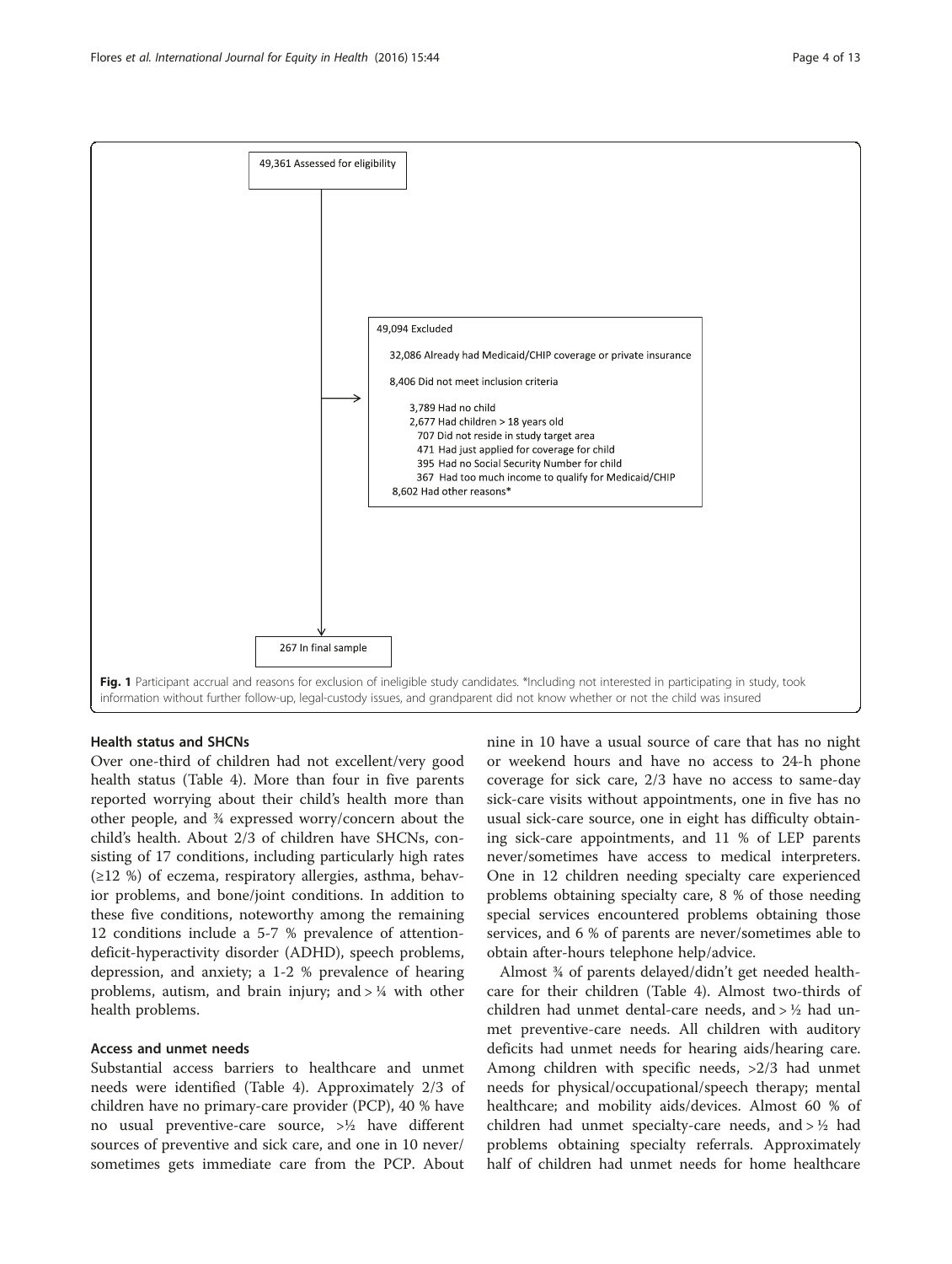<span id="page-4-0"></span>**Table 1** Selected characteristics of uninsured minority children and their parents ( $N = 267$ )

| Characteristic                                                      | Mean or %                    |
|---------------------------------------------------------------------|------------------------------|
| Age of child (years), mean (range)                                  | 7.3(1, 18)                   |
| Gender of child                                                     |                              |
| Male                                                                | 50 %                         |
| Female                                                              | 50 %                         |
| Race/ethnicity of child                                             |                              |
| Latino                                                              | 65 %                         |
| African-American                                                    | 35 %                         |
| Child born in US                                                    | 95 %                         |
| Gender of primary caregiver                                         |                              |
| Female                                                              | 96 %                         |
| Male                                                                | 4 %                          |
| Primary caregiver has limited English proficiency                   | 32 %                         |
| Marital status of primary caregiver                                 |                              |
| Married, living with spouse                                         | 39 %                         |
| Single                                                              | 30 %                         |
| Married, separated from spouse                                      | 13 %                         |
| Common-law marriage                                                 | 7 %                          |
| Divorced                                                            | 6 %                          |
| Living with partner                                                 | 4 %                          |
| Widowed                                                             | 1%                           |
| Primary caregiver not high-school graduate                          | 43 %                         |
| Primary caregiver unemployed                                        | 53 %                         |
| Primary caregiver has health insurance                              | 26 %                         |
| Type of insurance coverage for insured caregiver                    |                              |
| Public                                                              | 52 %                         |
| Private                                                             | 45 %                         |
| Other                                                               | 3 %                          |
| Mean combined annual family income (range)                          | \$21,857 (\$1,440, \$64,000) |
| Mean number of children in household (range)                        | 2.3(1, 13)                   |
| Mean number of adults in household (range)                          | 2.1(1, 6)                    |
| Primary caregiver aware that child is eligible for Medicaid or CHIP | 49 %                         |
| Child ever had health insurance before                              | 95 %                         |
| Insurance that uninsured child had in past                          |                              |
| Medicaid                                                            | 72 %                         |
| CHIP                                                                | 14 %                         |
| Private                                                             | 13 %                         |
| Instituto Mexicano del Seguro Social <sup>a</sup>                   | 1 %                          |
| Mean months without insurance (range)                               | 14.2 (1-144)                 |
| Median months without insurance (inner 95th percentile range)       | 6(1, 84)                     |
| Reason child lost insuranceb                                        |                              |
| Insurance expired and never reapplied                               | 30 %                         |
| Was told making too much income/did not qualify                     | 13 %                         |
| Changed job                                                         | 13 %                         |
| Change of address                                                   | 11 %                         |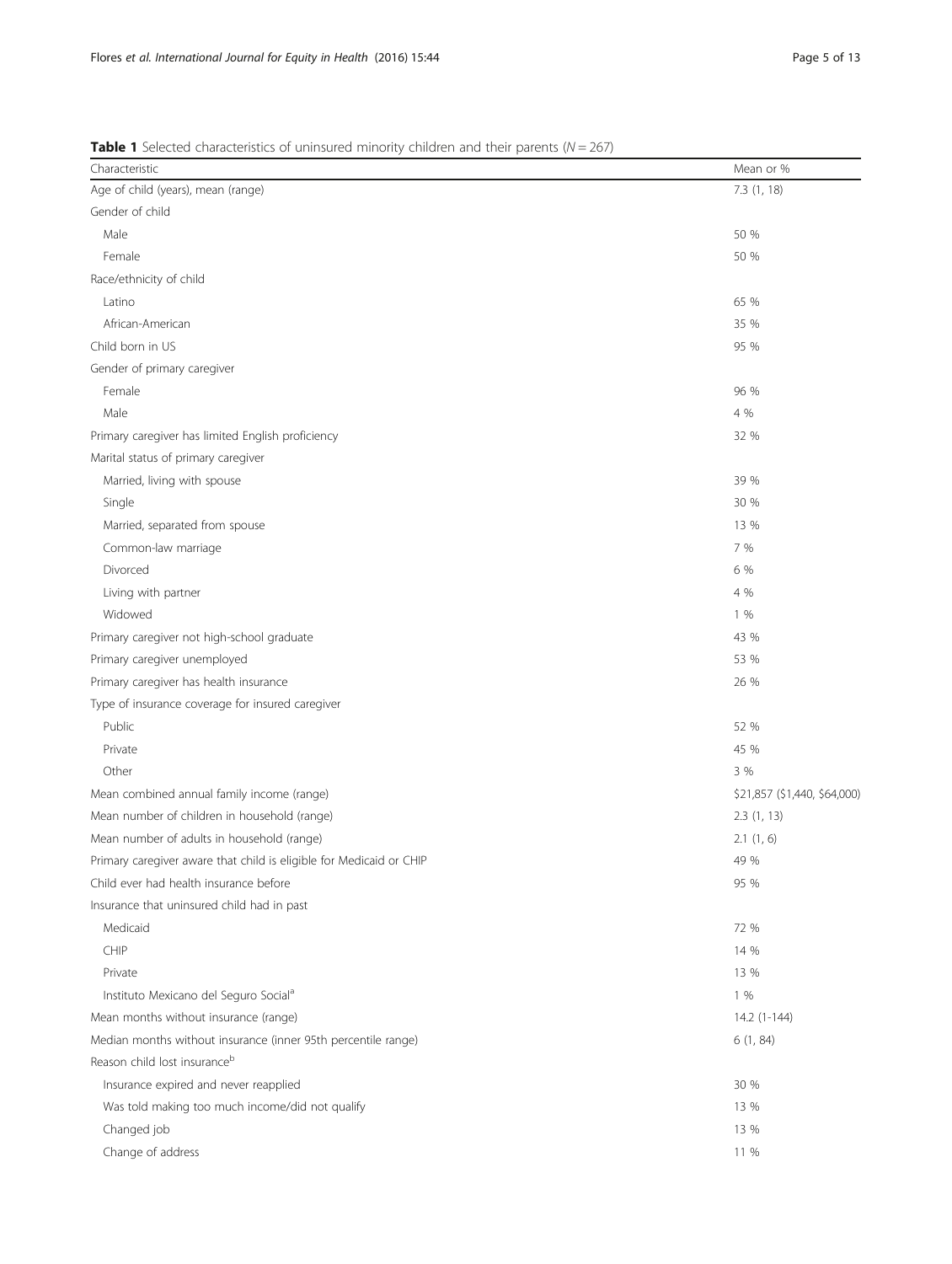<span id="page-5-0"></span>

|  |  | Table 1 Selected characteristics of uninsured minority children and their parents (N = 267) (Continued) |  |  |  |  |  |  |  |
|--|--|---------------------------------------------------------------------------------------------------------|--|--|--|--|--|--|--|
|--|--|---------------------------------------------------------------------------------------------------------|--|--|--|--|--|--|--|

| Applied but never got reply or information       | 9 % |
|--------------------------------------------------|-----|
| Missing paperwork                                | 8 % |
| Does not know                                    | 6 % |
| Father was supposed to cover child               | 4 % |
| Too expensive                                    | 2 % |
| Did not provide reason                           | 2 % |
| Child was determined to be disabled              | 1%  |
| Sometimes paid premium late and was dropped      | 1%  |
| Language barrier                                 | 1%  |
| Insurance stopped when child was adopted         | 1%  |
| Child not US citizen                             | 1%  |
| Told child aged out of health-insurance coverage | 1%  |
| Not legal guardian                               | 1%  |

a Public health insurance in Mexico

<sup>b</sup>Cited by parents of uninsured minority children (N = 257) who were eligible for but not enrolled in Medicaid or CHIP. Does not include 12 children who have never been insured during their lifetime. Proportions sum to > 100 % because parents could choose more than one reason

and vision care. About ¼ of children needing medical supplies/equipment did not receive them, and one in five children had unmet needs for acute care and prescription medications.

## Use of services, financial burden, and missed school and work

Children averaged three physician visits, one preventive visit, two sick visits, one ED visit, and 0.1 hospital stays annually (Table [4\)](#page-7-0). Mean out-of-pocket costs ranged from \$47/preventive visit to \$593/hospitalization.

Almost ½ of parents reported needing additional income to cover children's medical expenses, and >1/3 that the child's health caused family financial problems (Table [4](#page-7-0)). Approximately ¼ of parents reported the family cut work hours to obtain healthcare for children, and one in 10 stopped working because of their child's health.

Children missed a mean of three school days, and parents a mean of two work days annually due to

Table 2 Bivariate analysis of factors associated with parental unawareness of their uninsured child's eligibility for Medicaid or CHIP

| Characteristic                   | Unaware of child's Aware of child's P<br>medicaid/CHIP<br>eligibility <sup>a</sup> | medicaid/CHIP<br>eligibility |     |
|----------------------------------|------------------------------------------------------------------------------------|------------------------------|-----|
| Mean time uninsured, months 16.8 |                                                                                    | 11.8                         | 01  |
| Mean annual combined family      |                                                                                    |                              |     |
| income                           | \$23,777                                                                           | \$19,871                     | .01 |
| Race/ethnicity                   |                                                                                    |                              | 04  |
| l atino                          | 57.1 %                                                                             | 42.9%                        |     |
| African-American                 | 40.4 %                                                                             | 59.6 %                       |     |
|                                  |                                                                                    |                              |     |

<sup>a</sup>No other factors were significantly associated with unawareness of child's insurance eligibility

children's illnesses (Table [4\)](#page-7-0). The mean wage loss was \$343/missed work day, and families also incurred mean additional costs of \$156 in the past year due to children's illnesses.

## Quality of care, satisfaction with care, and quality of life

Mean quality-of-care ratings ranged from 8-9 (Table [4](#page-7-0)). Forty percent of parents reported children's doctor never/sometimes asks how they are feeling as parents, and  $>$  ¼ that doctors never/sometimes understand how they prefer to raise their child (Table [4\)](#page-7-0). Between 14- 21 % of parents reported the doctor never/sometimes understands children's specific needs or respects the parent as the expert on the child, the doctor didn't spend enough time with the child, and the parent did not ask doctors all questions he/she wanted. Almost ¼ of parents would not recommend their child's healthcare provider to friends. The overall mean PedsQL score was 91 (Table [4\)](#page-7-0).

## Racial/ethnic differences

A higher proportion of Latinos report worrying about their child's health more than others, at almost 90 % vs. 3/4 of African-Americans (Table [5](#page-10-0)). Almost ¾ of Latino children have no PCP, vs. about ½ of African-American children, and Latino children are more likely to have no usual preventive-care source, and different sources of preventive and acute care. Almost all Latino children have usual sources of care without night or weekend hours and lacking 24-h phone coverage for sick care, vs. approximately ¾ of African-American children for both. Mean out-of-pocket costs per doctor visit and per sick visit and the number of yearly sick visits also were greater for Latino children.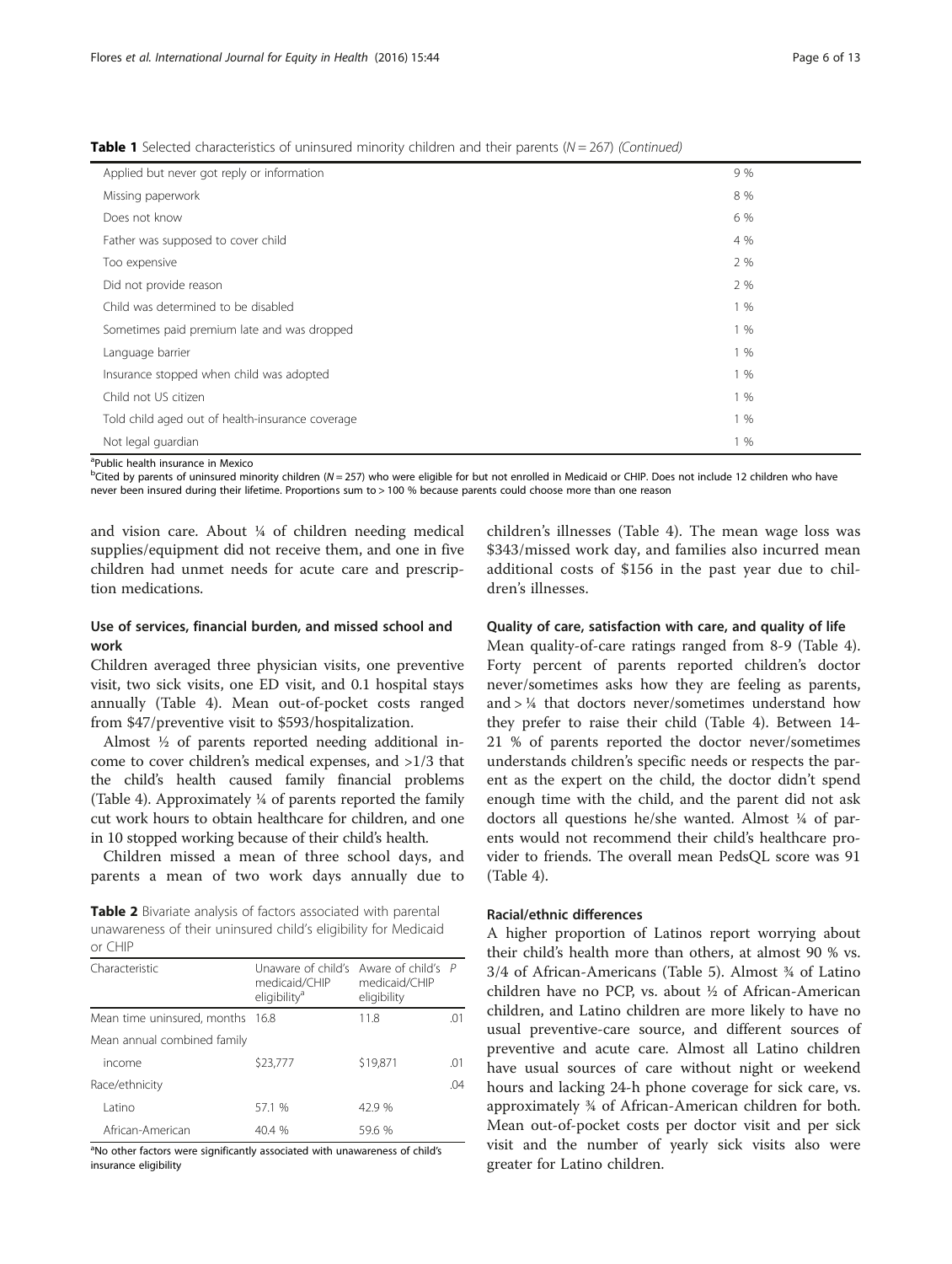|                                    | Odds Ratio (95 % CI) of Parental Unawareness of Uninsured Child's Eligibility for Medicaid/CHIP |                |                 |  |
|------------------------------------|-------------------------------------------------------------------------------------------------|----------------|-----------------|--|
| Characteristic                     | Model 1                                                                                         | Model 2        | Model 3         |  |
| Latino race/ethnicity <sup>b</sup> | 2.0(1.2, 3.3)                                                                                   | 1.7(0.99, 2.9) | 1.6(0.9, 2.8)   |  |
| Mean annual combined family income |                                                                                                 | 1.0(0.99, 1.0) | 1.0(0.99, 1.0)  |  |
| Mean months uninsured              | __                                                                                              | __             | 0.98(0.98, 1.0) |  |

<span id="page-6-0"></span>Table 3 Multivariable hierarchical logistic regression analysis of factors associated with parental unawareness of their uninsured child's eligibility for Medicaid or CHIP<sup>a</sup>

a<br>All sociodemographic characteristics were eligible for model entry, but those listed are the only factors in the final model. Bold denotes a statistically significant odds ratio.

<sup>b</sup>Referent: African-American/black race/ethnicity

African-American children are more likely than Latino children to have asthma and ADHD, no access to sameday sick care without appointments, to never/sometimes receive phone help/advice, and to make ED visits. African-American parents more often reported their child's doctor never/sometimes understands how parents prefer to raise children, and > ½ need additional income to cover children's medical expenses, vs. <40 % of Latino parents.

## **Discussion**

Over half of parents are unaware that their uninsured minority children are Medicaid/CHIP eligible. These new quantitative results complement prior qualitative work documenting that lack of Medicaid/CHIP awareness is a major reason why parents have not insured uninsured minority children [[29, 30\]](#page-12-0). These qualitative studies shed light on the reasons for parental unawareness of uninsured children's Medicaid/CHIP eligibility, including parents lacking basic knowledge about Medicaid/CHIP, their eligibility rules, and the application process; language and immigration issues; income verification obstacles; misinformation from insurance representatives; system impediments; and family mobility. The current study findings indicate lack of Medicaid/ CHIP awareness remains a substantial barrier for the 3.3 million uninsured US children eligible for but not enrolled in Medicaid/CHIP, and suggest that enhancing awareness and outreach will be crucial to insuring more uninsured children. The data indicate that special efforts should be made to target populations at highest risk of parental unawareness of children's Medicaid/CHIP eligibility, including those uninsured the longest, those at the higher end of income eligibility, and Latinos.

The results reveal that broad system issues also impede parents from insuring Medicaid/CHIP-eligible children. One in seven children lost insurance because Medicaid/CHIP representatives incorrectly told parents that their children did not qualify for these programs or parental income was excessive, although all children were Medicaid/CHIP eligible. Insurance representatives also incorrectly told some families that children had "aged out" of coverage. Remedying these serious system

barriers to insuring uninsured children may require better training of insurance representatives and careful monitoring and reporting of such system glitches. In addition, 9 % of parents reported they had applied for Medicaid/CHIP for their children, but never received a reply, suggesting substantial room for system improvement in application tracking and responses.

Ninety-five percent of uninsured children previously had insurance, underscoring Medicaid/CHIP retention will continue to be especially important in eliminating childhood uninsurance. About ¾ of children previously had Medicaid coverage, indicating Medicaid loss is a considerable challenge, and perhaps reflecting Texas (at the time of this study) was one of two states still requiring Medicaid renewal every six months, and one of 27 states not providing 12-month continuous Medicaid eligibility (i.e., regardless of family-income fluctuations) [[31\]](#page-12-0). Parents reported a panoply of reasons for children losing coverage, most commonly not reapplying after insurance expiration and not knowing why coverage was lost, suggesting better parental education is needed. It is concerning that system problems accounted for ¼ of children losing coverage. Although all children were Medicaid/CHIP eligible, 13 % incorrectly were told they were ineligible, and 9 % applied with no response from the Medicaid/CHIP program. Parents changing jobs and family moves comprised ¼ of the reasons why children lost insurance; such challenging impediments may require tailored interventions known to be effective in insuring uninsured minority children, such as community health workers [\[32](#page-12-0)] and parent mentors [\[33](#page-12-0)].

Both the duration without coverage and proportion of children never insured are troubling. Multiple studies document uninsured children are significantly more likely than insured children to have suboptimal health, no regular physician, delayed immunizations, unmet needs, impaired specialty access [[34](#page-12-0)] and higher odds of ED visits [\[35\]](#page-12-0), avoidable hospitalizations [[36\]](#page-12-0), injury hospitalizations [[37\]](#page-12-0), adverse newborn outcomes [[38\]](#page-12-0), and death in hospitals, ICUs, and after trauma [[39](#page-12-0), [40\]](#page-12-0). Our study population averaged 14 months without insurance, with some uninsured up to 12 years, placing many at high risk for these deleterious consequences, with the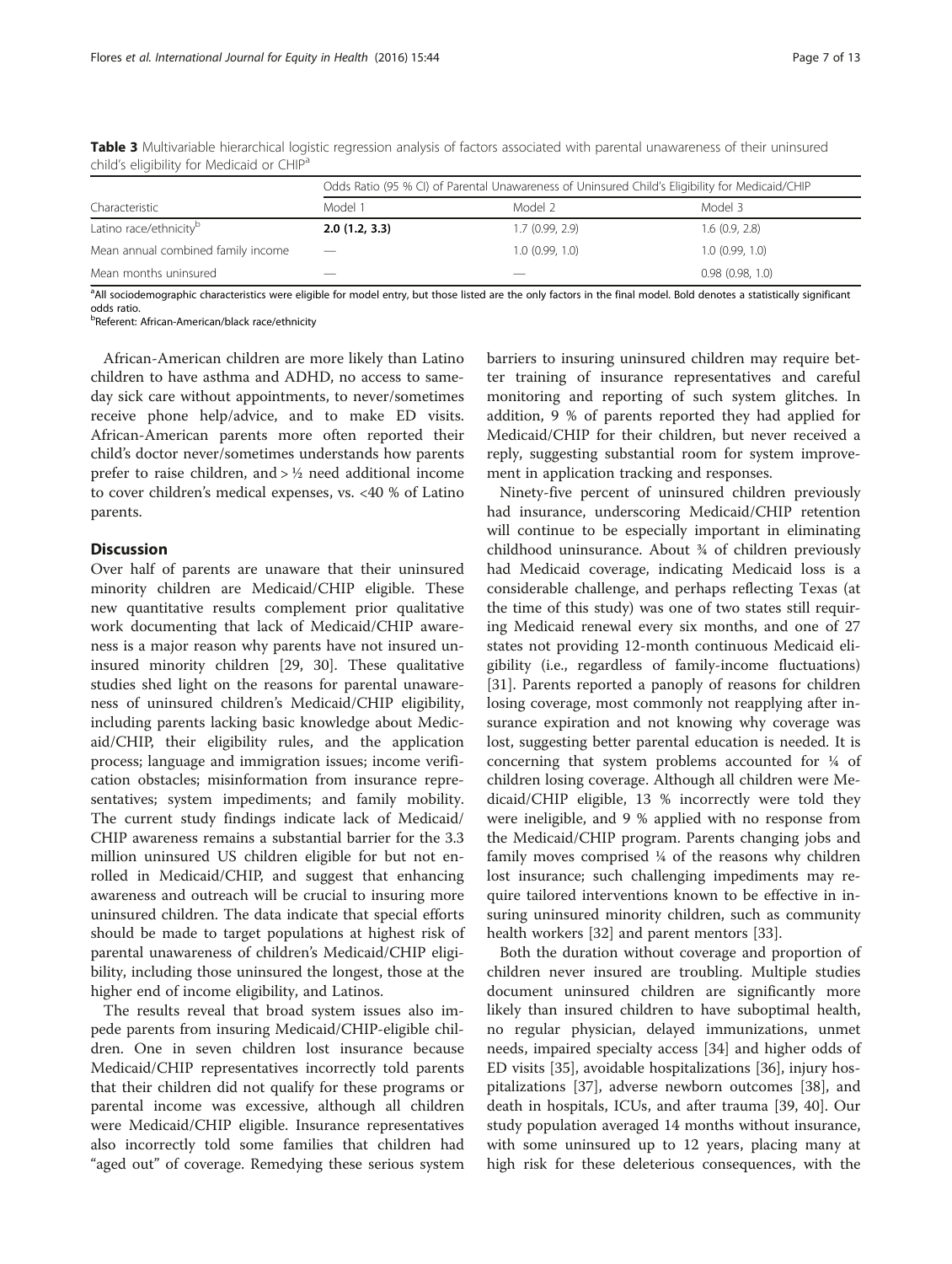<span id="page-7-0"></span>Table 4 Health status, special healthcare needs, access to healthcare, unmet healthcare needs,<sup>a</sup> use of health services, parental out-of-pocket costs of health services, quality of pediatric care, parental satisfaction with pediatric care, parental-reported financial burden of child's healthcare, and missed school and work days due to child's health among uninsured minority children eligible for but not insured by Medicaid or CHIP ( $N = 267$ )

| Measure                                                          | Proportion, Mean, or Mean Cost |
|------------------------------------------------------------------|--------------------------------|
| Health status                                                    |                                |
| Health status not excellent/very good                            | 38 %                           |
| Worry about child's health more than other people                | 83 %                           |
| Have emotional worry or concern about child's physical health    | 75 %                           |
| Special healthcare need                                          |                                |
| Any special healthcare need                                      | 66 %                           |
| Eczema                                                           | 28 %                           |
| Respiratory allergy                                              | 18 %                           |
| Asthma                                                           | 15 %                           |
| Behavior problem                                                 | 13 %                           |
| Bone or joint problem                                            | 12 %                           |
| More than three ear infections                                   | 7 %                            |
| Allergy                                                          | 7 %                            |
| <b>ADHD</b>                                                      | 7 %                            |
| Speech problem                                                   | 7 %                            |
| Depression                                                       | 6 %                            |
| Headache                                                         | 6 %                            |
| Anxiety                                                          | 5 %                            |
| Hearing problem                                                  | 2 %                            |
| Autism                                                           | 1%                             |
| Brain injury                                                     | 1%                             |
| <b>Diabetes</b>                                                  | 0.4 %                          |
| Any other health problem                                         | 27 %                           |
| Access to healthcare                                             |                                |
| Child has no PCP                                                 | 64 %                           |
| Child has no usual source of preventive care                     | 40 %                           |
| Sources of preventive care and sick care different               | 55 %                           |
| Never/sometimes gets immediate care from PCP                     | 10 %                           |
| Usual source of care has no night or weekend office hours        | 88 %                           |
| Does not have access to 24-hour telephone coverage for sick care | 88 %                           |
| No access to same-day sick-care visit without appointment        | 67 %                           |
| Child has no usual source of sick care                           | 18 %                           |
| Difficult getting appointment for sick care                      | 12 %                           |
| Never/sometimes has access to interpreter <sup>b</sup>           | 11 %                           |
| Has problems getting care from specialists                       | 8 %                            |
| Has problem getting special services <sup>c</sup>                | 8 %                            |
| Never/sometimes can obtain after-hours telephone help or advice  | 6 %                            |
| Unmet healthcare needs                                           |                                |
| Delayed or didn't get needed healthcare                          | 73 %                           |
| Didn't receive all needed dental care                            | 61 %                           |
| Didn't receive all needed preventive care                        | 51 %                           |
| Didn't receive all needed hearing aids or hearing care           | 100 %                          |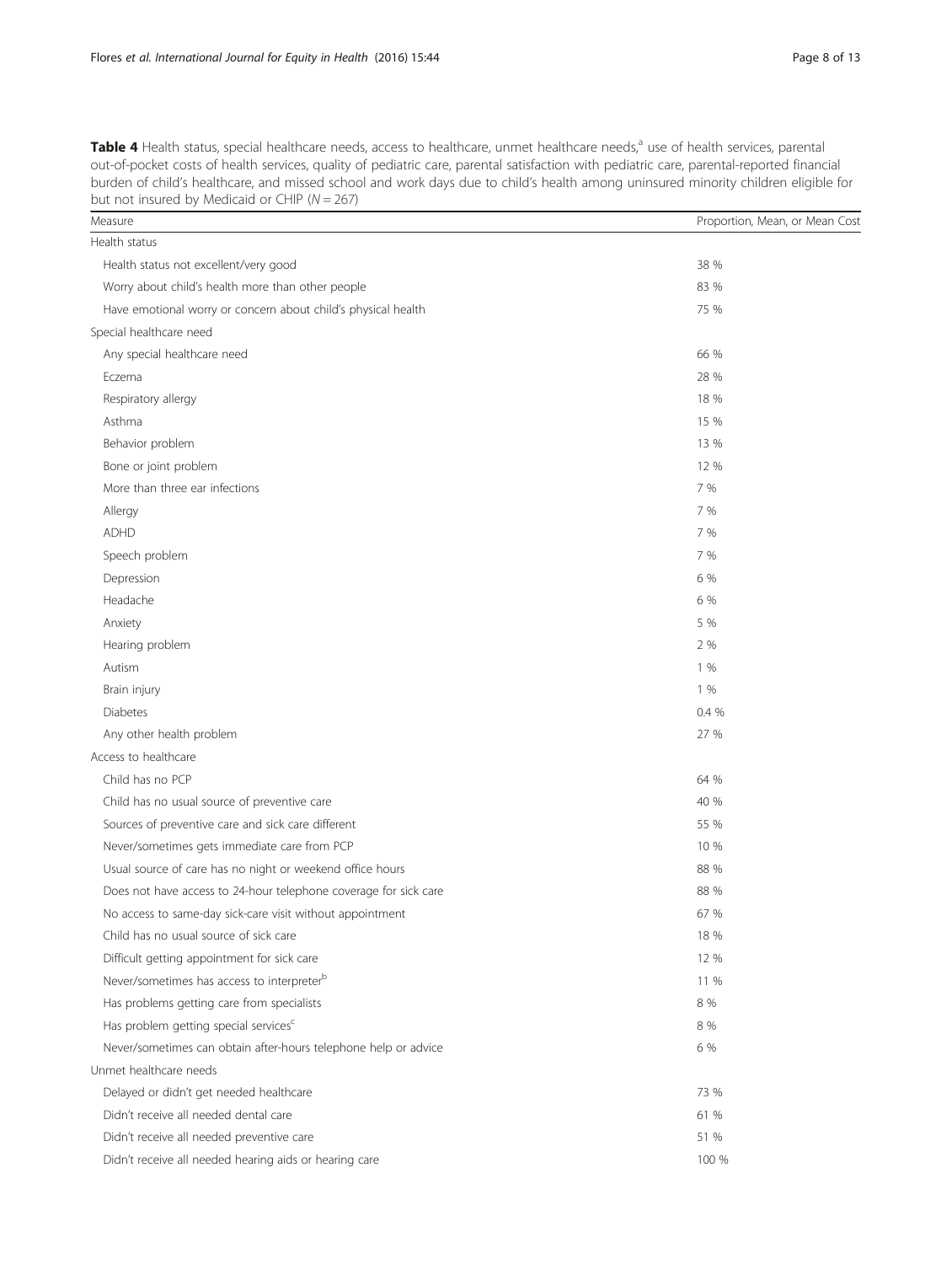Table 4 Health status, special healthcare needs, access to healthcare, unmet healthcare needs,<sup>a</sup> use of health services, parental out-of-pocket costs of health services, quality of pediatric care, parental satisfaction with pediatric care, parental-reported financial burden of child's healthcare, and missed school and work days due to child's health among uninsured minority children eligible for but not insured by Medicaid or CHIP ( $N = 267$ ) (Continued)

| Didn't receive all needed physical, occupational, or speech therapy     | 79 %    |
|-------------------------------------------------------------------------|---------|
| Didn't receive all needed mental healthcare                             | 70 %    |
| Didn't receive all needed mobility aids or devices <sup>d</sup>         | 67 %    |
| Didn't receive all needed specialty care                                | 57 %    |
| Problems obtaining needed specialty referral                            | 53 %    |
| Didn't receive all needed home healthcare                               | 50 %    |
| Didn't receive all needed vision care                                   | 46 %    |
| Didn't receive all needed medical supplies or equipment <sup>e</sup>    | 23 %    |
| Didn't receive all needed acute care                                    | 19 %    |
| Didn't receive all needed prescription medications                      | 18 %    |
| Use and out-of-pocket cost of health services                           |         |
| Mean number of any doctor visits in past year                           | 3.3     |
| Mean out-of-pocket cost per doctor visit <sup>t</sup>                   | \$141.7 |
| Mean number of preventive care visits in past year                      | 1.0     |
| Mean out-of-pocket cost per preventive-care visit <sup>9</sup>          | \$46.7  |
| Mean number of sick visits in past year                                 | 1.8     |
| Mean out-of-pocket cost per sick visith                                 | \$195.1 |
| Mean number of ED visits in past year                                   | 0.9     |
| Mean out-of-pocket cost per ED visiti                                   | \$421.0 |
| Mean number of hospital stays in past year                              | 0.1     |
| Mean out-of-pocket cost per hospital stay                               | \$593.1 |
| Parental-reported financial burden of child's healthcare                |         |
| Need additional income to cover child's medical expenses                | 45 %    |
| Child's health caused financial problems for family                     | 35 %    |
| Family cut down on work hours to obtain healthcare for child            | 23 %    |
| Stopped working because of child's health                               | 10 %    |
| Missed school and work days due to child's health                       |         |
| Mean missed school days due to child's illness                          | 3.4     |
| Mean missed work days due to child's illness                            | 1.7     |
| Mean wage loss due to missed work days for child's illness <sup>k</sup> | \$342.9 |
| Other mean costs related to taking care of sick child <sup>k</sup>      | \$155.5 |
| Quality of care                                                         |         |
| Mean rating of child's well-child visits                                | 8.3     |
| Mean rating of quality of child's primary-care provider                 | 8.9     |
| Mean rating of quality of child's acute care                            | 8.6     |
| Mean rating of quality of child's specialty provider                    | 8.3     |
| Parental satisfaction with child's pediatric care                       |         |
| Doctor never/sometimes asks how you are feeling as parent               | 40 %    |
| Doctor never/sometimes understands how your prefer to raise child       | 27 %    |
| Doctor never/sometimes take time to understand child's specific needs   | 21 %    |
| Doctor never/sometimes respect you are expert on your child             | 16 %    |
| Did not ask all questions I wanted to ask doctor                        | 15 %    |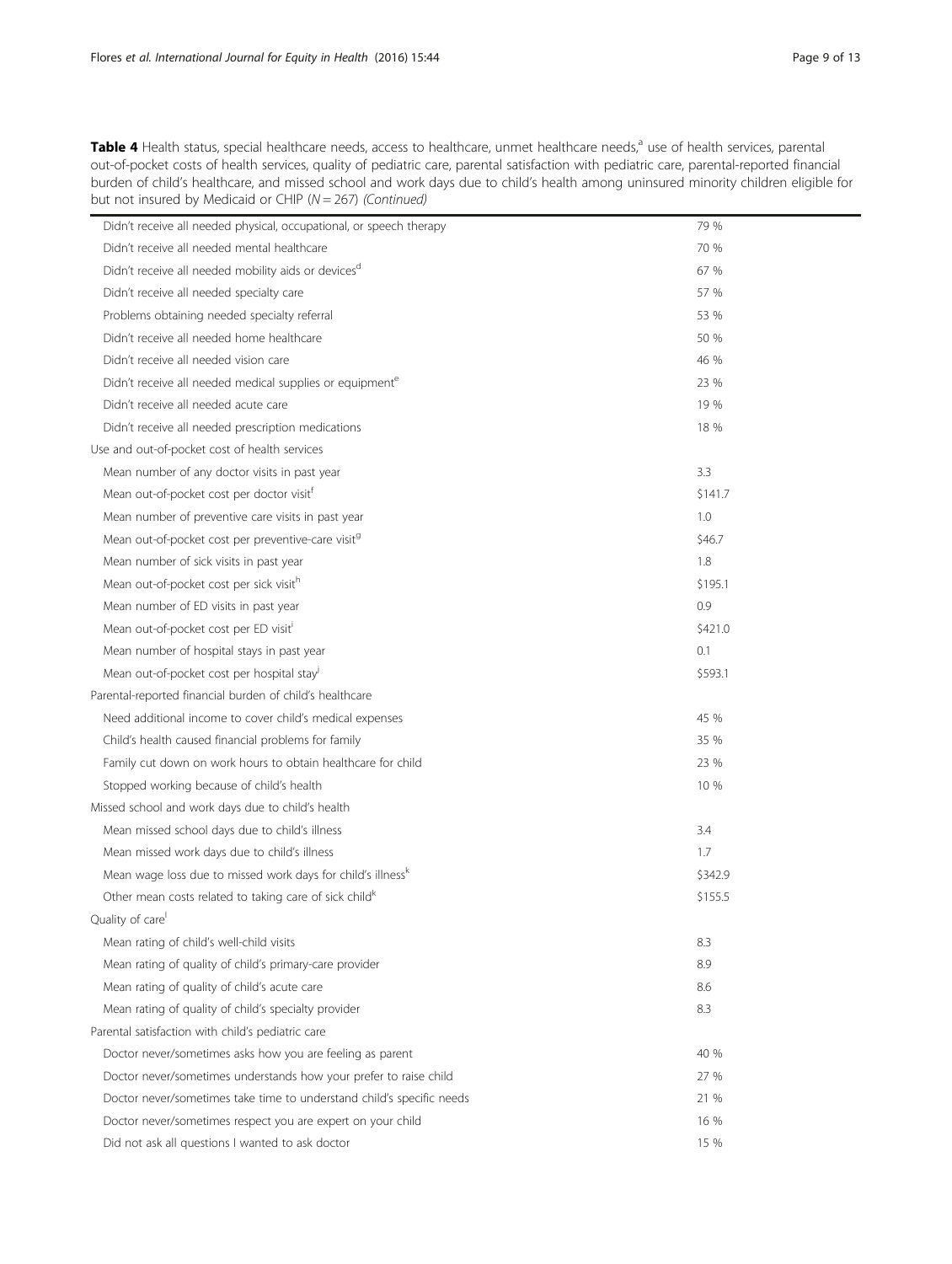Table 4 Health status, special healthcare needs, access to healthcare, unmet healthcare needs,<sup>a</sup> use of health services, parental out-of-pocket costs of health services, quality of pediatric care, parental satisfaction with pediatric care, parental-reported financial burden of child's healthcare, and missed school and work days due to child's health among uninsured minority children eligible for but not insured by Medicaid or CHIP ( $N = 267$ ) (Continued)

| Doctor didn't spend enough time with child                 | 14 % |
|------------------------------------------------------------|------|
| Would not recommend child's healthcare provider to friends | 24 % |
| Quality of life (mean PedsQL score)                        |      |
| Total                                                      | 91   |
| Physical functioning                                       | 93   |
| Social functioning                                         | 92   |
| Emotional functioning                                      | 86   |
| School functioning                                         | 85   |

<sup>a</sup>The denominator for each unmet healthcare need consists of only those parents responding that their child needed the particular category of care or service<br><sup>b</sup>Only among parents who had limited English proficiency Only among parents who had limited English proficiency

<sup>c</sup>Includes physical therapy, medical equipment (such as wheelchairs), special-education services, or counseling

d<sub>Includes</sub> canes, crutches, wheelchairs, or scooters

e Such as G-tubes and nebulizer machines

f Among children who made any doctor visit

<sup>9</sup> Among children who made any preventive visit

h<br>Among children who made any sick visit

i Among children who made any ED visit

j Among children who were hospitalized

<sup>k</sup> Among parents who missed any work due child's illness<br><sup>I</sup>OP scale of 0.10, where 0 = worst and 10 = best

<sup>1</sup>On scale of 0-10, where  $0 =$  worst and  $10 =$  best

one in 20 children never insured during their lifetime at especially high risk. Parental reasons for children never having insurance seem amenable to interventions, including language barriers, hassles, better understanding of eligibility criteria, more responsive Medicaid/CHIP systems, and reducing premiums and copays.

The study findings indicate that uninsurance takes a major toll on children's health, and that many have SHCNs. Approximately 40 % of children have suboptimal health, 2/3 have SHCNs, and four in five parents worry about their child's health more than others. These findings suggest that insuring these uninsured children has the potential to improve children's health while reducing parental worry.

Substantial access barriers and unmet needs were noted. Although RCTs are needed, evidence from observational studies indicates insuring uninsured children improves access, reduces unmet needs, and increases preventive and acute visits [[14](#page-11-0)–[16](#page-11-0), [18,](#page-11-0) [41](#page-12-0)–[43\]](#page-12-0). This is the first study, however, to our knowledge, to use primary data from in-depth surveys to identify considerable unmet needs for uninsured children with SHCNs, including unmet needs for 100 % of children requiring hearing aids/hearing care, and most children needing physical/occupational/speech therapy, mental healthcare, mobility aids, and home healthcare.

Identified racial/ethnic differences have implications for providing care for uninsured children. The findings suggest that for clinicians and health systems caring for uninsured Latino children, it may prove particularly useful to reduce parental worry about children's health and out-of-pocket costs, and ensure that children have PCPs, regular sources of preventive care, and 24-h phone sickcare coverage. For clinicians and health systems caring for uninsured African-American children, it may prove particularly useful to focus on higher rates of asthma and ADHD, access to same-day sick visits without appointments, unmet acute-care and prescription needs, phone help/advice, reducing ED visits, improving providers' understanding of parental preferences for raising children, and additional income needs for children's medical expenses.

Certain study limitations should be noted. The research was conducted in urban settings in Texas, so the results may not necessarily generalize to non-urban settings or other states. Only Latinos and African-American children participated, so the findings may not generalize to uninsured children in other racial/ethnic groups. Outcomes were not assessed for insured or white children in the same communities, so comparisons between insured and uninsured children and whites and minorities could not be performed. Due to the length of the three surveys on insurance and healthcare, we were unable to ask questions regarding other public services accessed, such as WIC or public housing. The final sample size of 267 was relatively small, but is the largest community-based sample (to our knowledge) of uninsured children to be assessed for such a wide spectrum of outcomes.

Sizeable family financial burdens and costs of care were identified. Substantial proportions of parents reported needing additional income for children's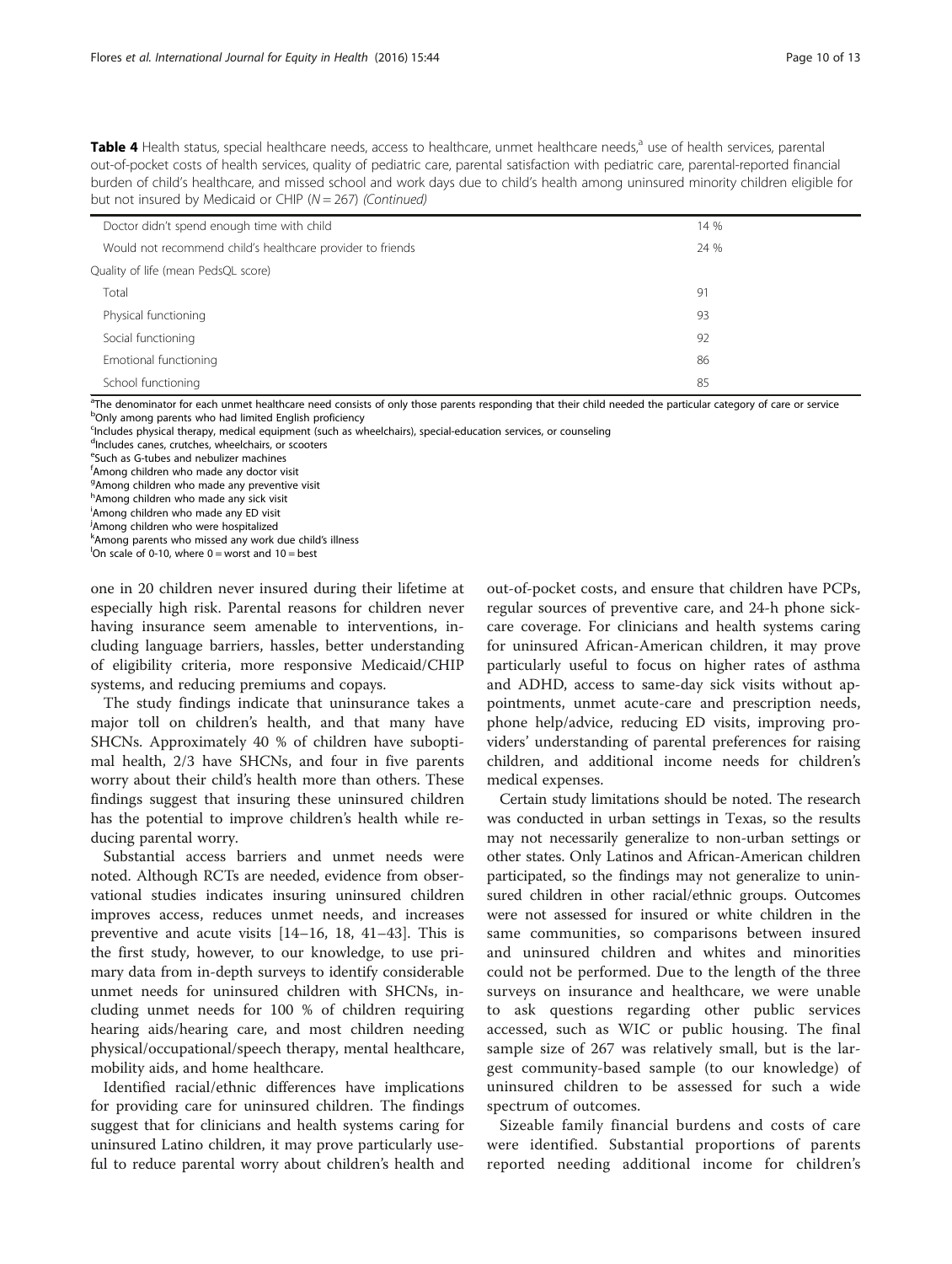<span id="page-10-0"></span>Table 5 Racial/ethnic differences in health status, special healthcare needs, access to healthcare, unmet healthcare needs, use of health services, parental out-of-pocket costs of health services, parental satisfaction with pediatric care, and parental-reported financial burden of child's healthcare among uninsured minority children eligible for but not insured by Medicaid or CHIP ( $N = 267$ )<sup>a</sup>

| Measure                                                           | Latinos ( $N = 174$ ) | African-Americans ( $N = 93$ ) | P      |
|-------------------------------------------------------------------|-----------------------|--------------------------------|--------|
| Health status                                                     |                       |                                |        |
| Worry about child's health more than other people                 | 89 %                  | 73 %                           | < 01   |
| Special healthcare need                                           |                       |                                |        |
| Asthma                                                            | 10 %                  | 25 %                           | < 0.01 |
| <b>ADHD</b>                                                       | 4 %                   | 12 %                           | .02    |
| Access to healthcare                                              |                       |                                |        |
| Has no PCP                                                        | 70 %                  | 52 %                           | < 0.01 |
| No usual source of preventive care                                | 51 %                  | 23 %                           | < 01   |
| Source of sick care and preventive care different                 | 60 %                  | 45 %                           | .02    |
| Usual source of care has no night or weekend office hours         | 93 %                  | 79 %                           | < 01   |
| Doesn't have 24-hour phone coverage for sick care                 | 95 %                  | 75 %                           | < 01   |
| No access to same-day sick-care visit without appointment         | 27 %                  | 43 %                           | .01    |
| Never/sometimes receive help or advice over phone                 | 3 %                   | 11 %                           | .01    |
| Unmet healthcare needs                                            |                       |                                |        |
| Didn't receive all needed acute care                              | 5 %                   | 18 %                           | .01    |
| Didn't receive all needed prescription medications                | 7 %                   | 15 %                           | .03    |
| Use and out-of-pocket costs of health services                    |                       |                                |        |
| Mean out-of-pocket cost per doctor visitb                         | \$153.2               | \$119.5                        | < 0.01 |
| Mean out-of-pocket cost per preventive-care visit <sup>c</sup>    | \$50.0                | \$40.4                         | .03    |
| Mean out-of-pocket cost per sick visit <sup>d</sup>               | 210.3                 | 160.5                          | .01    |
| Mean number of sick visits in past year                           | 1.8                   | 1.7                            | .04    |
| Mean number of ED visits in past year                             | 0.5                   | 1.5                            | .03    |
| Parental satisfaction with care                                   |                       |                                |        |
| Doctor never/sometimes understands how I prefer to raise my child | 21 %                  | 37 %                           | .01    |
| Parental-reported financial burden                                |                       |                                |        |
| Need additional income to cover child's medical expenses          | 39 %                  | 55 %                           | .02    |

<sup>a</sup>There were no significant racial/ethnic differences for any measure not listed in the table

<sup>b</sup>Among children who made any doctor visit

<sup>c</sup>Among children who made any preventive-care visit

d Among children who made any sick visit

medical expenses, children's illnesses causing family financial problems, and families reducing work hours to obtain children's healthcare, and one in 10 parents ceased work because of the child's health. This is particularly concerning, given that all of these children are in poor or low-income families with very limited financial means and reserves. This is further compounded by major out-of-pocket expenses for pediatric care, including a mean of \$142/doctor visit, \$47/preventive-care visit, \$195/sick visit, \$421/ED visit, and \$593/hospitalization. Factoring in additional economic losses incurred by caring for sick children, including a mean wage loss of \$343/day and child-care expenses of \$156/day, it is clear that uninsured children are costly for parents, families, businesses, and local economies.

## Conclusions

Half of parents of uninsured minority children are unaware that their children are Medicaid/CHIP-eligible. These uninsured children have suboptimal health, impaired access to care, and major unmet needs for healthcare, mental healthcare, mobility aids/devices, dental care, specialty care, and vision care. The child's health causes considerable family financial burden, and one in 10 parents ceased work because of their children's poor health. These study finding indicate urgent needs for better parental education about Medicaid/ CHIP and for improved Medicaid/CHIP outreach and enrollment. The data also indicate that special efforts should be made to target populations at highest risk of parental unawareness of children's Medicaid/CHIP eligibility, including those uninsured the longest, those at the higher end of income eligibility, and Latinos.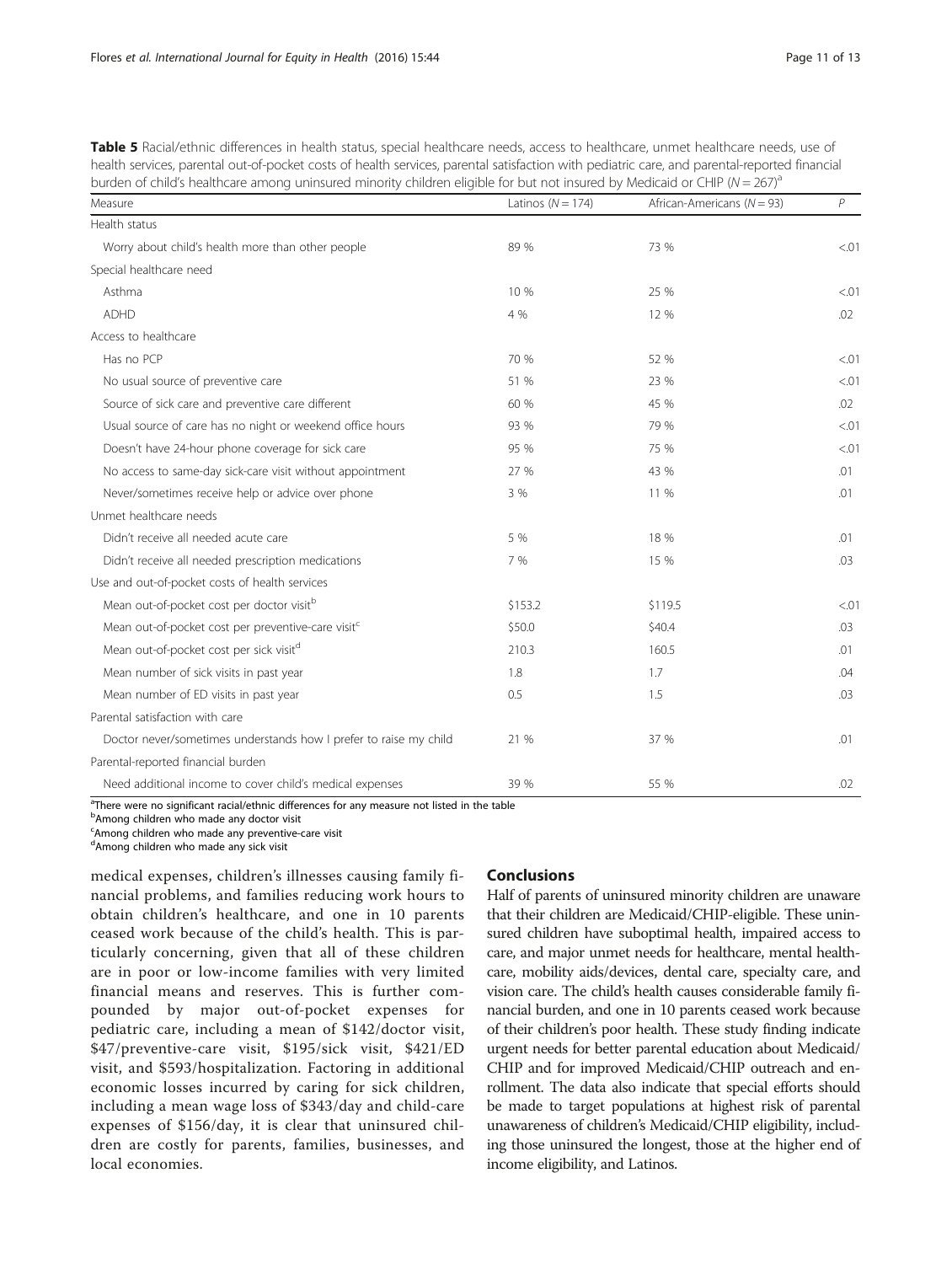<span id="page-11-0"></span>For clinicians and health systems, the study results revealed racial/ethnic group-specific barriers which would seem to be crucial to target in efforts to improve the health and healthcare of uninsured minority children. For uninsured Latino children, these critical identified barriers include parental worry about children's health and out-of-pocket costs, and children lacking PCPs, regular sources of preventive care, and 24-hour phone sick-care coverage. For uninsured African-American children, key identified barriers include higher rates of asthma and ADHD, lack of access to same-day sick visits without appointments, unmet acute-care and prescription needs, inadequate access to phone help/advice, high ED visit rates, limited healthcare provider understanding of parental preferences for raising children, and additional income needs for children's medical expenses.

#### Abbreviations

ADHD: attention-deficit hyperactivity disorder; CHIP: Children's Health Insurance Program; ED: emergency department; LEP: limited English proficiency; PCP: primary-care provider; PedsQL: Pediatric Quality of Life Inventory Version 4.0 Generic Core Scales; RCT: randomized, controlled trial; SHCN: special healthcare need.

#### Competing interests

The authors declare that they have no competing interests.

#### Authors' contributions

GF conceptualized and designed the study, conducted data management, supervised data collection and management, supervised the study, drafted the initial manuscript, and reviewed and revised the manuscript. HL assisted with data collection and management, conducted statistical analyses, and reviewed and revised the manuscript. CW coordinated the study, assisted with data management, supervised data collection, and reviewed and revised the manuscript. ML assisted with data collection and reviewed and revised the manuscript. AP assisted with data management, collected data, and reviewed and revised the manuscript. MH assisted with data management, collected data, and reviewed and revised the manuscript. MF assisted with study coordination, assisted with data management, collected data, and reviewed and revised the manuscript. KM assisted with data management, collected data, and reviewed and revised the manuscript. All authors read and approved the final manuscript.

#### **Acknowledaments**

We are very grateful to all of the survey participants for their enthusiasm and dedication to improving the health and healthcare of uninsured children.

### Funding source

Supported by Award Number R01HD066219 (to Dr. Flores) from the Eunice Kennedy Shriver National Institute of Child Health & Human Development (NICHD). The content is solely the responsibility of the authors, and does not necessarily represent the official views of NICHD or National Institutes of Health.

#### Prior presentations

Presented in part as a platform presentation at the annual meeting of the Pediatric Academic Societies in Vancouver, BC, on May 4, 2014, and as a poster at the annual research meeting of AcademyHealth in San Diego, CA, on June 8, 2014.

### Author details

<sup>1</sup>Medica Research Institute, MR-CW105, P.O. Box 9310, Minneapolis, MN 55440-9310, USA. <sup>2</sup>Department of Clinical Sciences, UT Southwestern Medical Center, 5323 Harry Hines Blvd., Dallas, TX, USA. <sup>3</sup>Texas Scottish Rite Hospital for Children, 2222 Welborn St, Dallas, TX 75219, USA. <sup>4</sup>Department of

Pediatrics, UT Southwestern Medical Center, 5323 Harry Hines Blvd., Dallas, TX 75390-9063, USA. <sup>5</sup>Children's Health System of Texas, Dallas, TX 75235 USA.

#### Received: 25 November 2015 Accepted: 29 February 2016 Published online: 22 March 2016

#### References

- 1. State Health Access Data Assistance Center. For Kids' Sake: State-Level Trends in Children's Health Insurance. A State-by-State Analysis. Princeton: Robert Wood Johnson Foundation; 2014. [http://www.rwjf.org/content/dam/](http://www.rwjf.org/content/dam/farm/reports/reports/2014/rwjf412274) [farm/reports/reports/2014/rwjf412274.](http://www.rwjf.org/content/dam/farm/reports/reports/2014/rwjf412274) Accessed 5 September 2014.
- 2. Smith JC, Medalia C, US Census Bureau. Health insurance coverage in the United States: 2014. Washington, DC: U.S. Government Printing Office; 2014. (Current Population Reports, P60-253). [https://www.census.gov/content/](https://www.census.gov/content/dam/Census/library/publications/2015/demo/p60-253.pdf) [dam/Census/library/publications/2015/demo/p60-253.pdf](https://www.census.gov/content/dam/Census/library/publications/2015/demo/p60-253.pdf) Accessed 25 November 2015.
- 3. Kenney GM, Haley JM, Anderson N, Lynch V. Children eligible for Medicaid or CHIP: Who remains uninsured, and why? Acad Pediatr. 2015;15(3 Suppl): S36–43.
- 4. U.S. Census Bureau, Current Population Survey. Table HI08. Health insurance coverage status and type of coverage by selected characteristics for children under 18: 2014. [https://www.census.gov/hhes/www/cpstables/](https://www.census.gov/hhes/www/cpstables/032015/health/toc.htm) [032015/health/toc.htm.](https://www.census.gov/hhes/www/cpstables/032015/health/toc.htm) Accessed 25 November 2015.
- 5. US Census Bureau. Children Characteristics. 2014 American Community Survey 1-Year Estimates. [http://factfinder.census.gov/faces/tableservices/jsf/](http://factfinder.census.gov/faces/tableservices/jsf/pages/productview.xhtml?pid=ACS_14_1YR_S0901&prodType=table) [pages/productview.xhtml?pid=ACS\\_14\\_1YR\\_S0901&prodType=table](http://factfinder.census.gov/faces/tableservices/jsf/pages/productview.xhtml?pid=ACS_14_1YR_S0901&prodType=table). Accessed 25 November 2015.
- 6. Flores G, Walker C, Lin H, Lee M, Fierro M, Henry M, et al. Design, methods, and baseline characteristics of the Kids' Health Insurance by Educating Lots of Parents (Kids' HELP) trial: A randomized, controlled trial of the effectiveness of parent mentors in insuring uninsured minority children. Contemp Clin Trials. 2015;40:124–37. Epub 2014 Dec 2.
- 7. Texas Medical Association. The uninsured in Texas. [http://www.texmed.org/](http://www.texmed.org/uninsured_in_texas/) [uninsured\\_in\\_texas/](http://www.texmed.org/uninsured_in_texas/). Accessed 2 February 2016.
- 8. Henry J. Kaiser Family Foundation. State health facts. Health insurance coverage of children 0-18. [http://kff.org/other/state-indicator/children-0-18/.](http://kff.org/other/state-indicator/children-0-18/) Accessed 2 February 2016.
- 9. Children's Health. Beyond abc. Assessing the well-being of children in Dallas County and the North Texas corridor 2015. [https://www.childrens.com/](https://www.childrens.com/keeping-familieshealthy/community-resources/health-information-resources/beyond-abc-reports) [keeping-familieshealthy/community-resources/health-information-resources/](https://www.childrens.com/keeping-familieshealthy/community-resources/health-information-resources/beyond-abc-reports) [beyond-abc-reports.](https://www.childrens.com/keeping-familieshealthy/community-resources/health-information-resources/beyond-abc-reports) Accessed 2 February 2016.
- 10. Texas Health and Human Services Commission. CHIP/Children's Medicaid. Can I get it?<http://chipmedicaid.org/en/Can-I-Get-It> Accessed 3 September 2014.
- 11. World Health Organization. What are social determinants of health? [http://](http://www.who.int/social_determinants/en/Accessed) [www.who.int/social\\_determinants/en/.](http://www.who.int/social_determinants/en/Accessed) Accessed 2 February 2016.
- 12. Health Resources and Services Administration, Maternal and Child Health Bureau, Centers for Disease Control and Prevention, National Center for Health Statistics, State and Local Area Integrated Telephone Survey. National Survey of Children's Health, 2003. Interview Sections 1-11. Atlanta, GA; Centers for Disease Control and Prevention. [http://www.cdc.gov/nchs/data/](http://www.cdc.gov/nchs/data/slaits/NSCH_Questionnaire.pdf) [slaits/NSCH\\_Questionnaire.pdf.](http://www.cdc.gov/nchs/data/slaits/NSCH_Questionnaire.pdf) Accessed 10 September 2014.
- 13. Magee JC, Ritterband LM, Thorndike FP, Cox DJ, Borowitz SM. Exploring the relationship between parental worry about their children's health and usage of an internet intervention for pediatric encopresis. J Pediatr Psychol. 2009;34(5):530–8.
- 14. Szilagyi PG, Zwanziger J, Rodewald LE, Holl JL, Mukamel DB, Trafton S, et al. Evaluation of a state health insurance program for low-income children: implications for state child health insurance programs. Pediatrics. 2000; 105(2):363–71.
- 15. Moreno L, Hoag SD. Covering the uninsured through TennCare: does it make a difference? Health Aff (Millwood). 2001;20(1):231–9.
- 16. Szilagyi PG, Dick AW, Klein JD, Shone LP, Zwanziger J, McInerny T. Improved access and quality of care after enrollment in the New York State Children's Health Insurance Program (SCHIP). Pediatrics. 2004;113(5):e395–404.
- 17. Kempe A, Beaty BL, Crane LA, Stokstad J, Barrow J, Belman S, et al. Changes in access, utilization, and quality of care after enrollment into a state child health insurance plan. Pediatrics. 2005;115(2):364–71.
- 18. Holl JL, Szilagyi PG, Rodewald LE, Shone LP, Zwanziger J, Mukamel DB, et al. Evaluation of New York State's Child Health Plus: access, utilization, quality